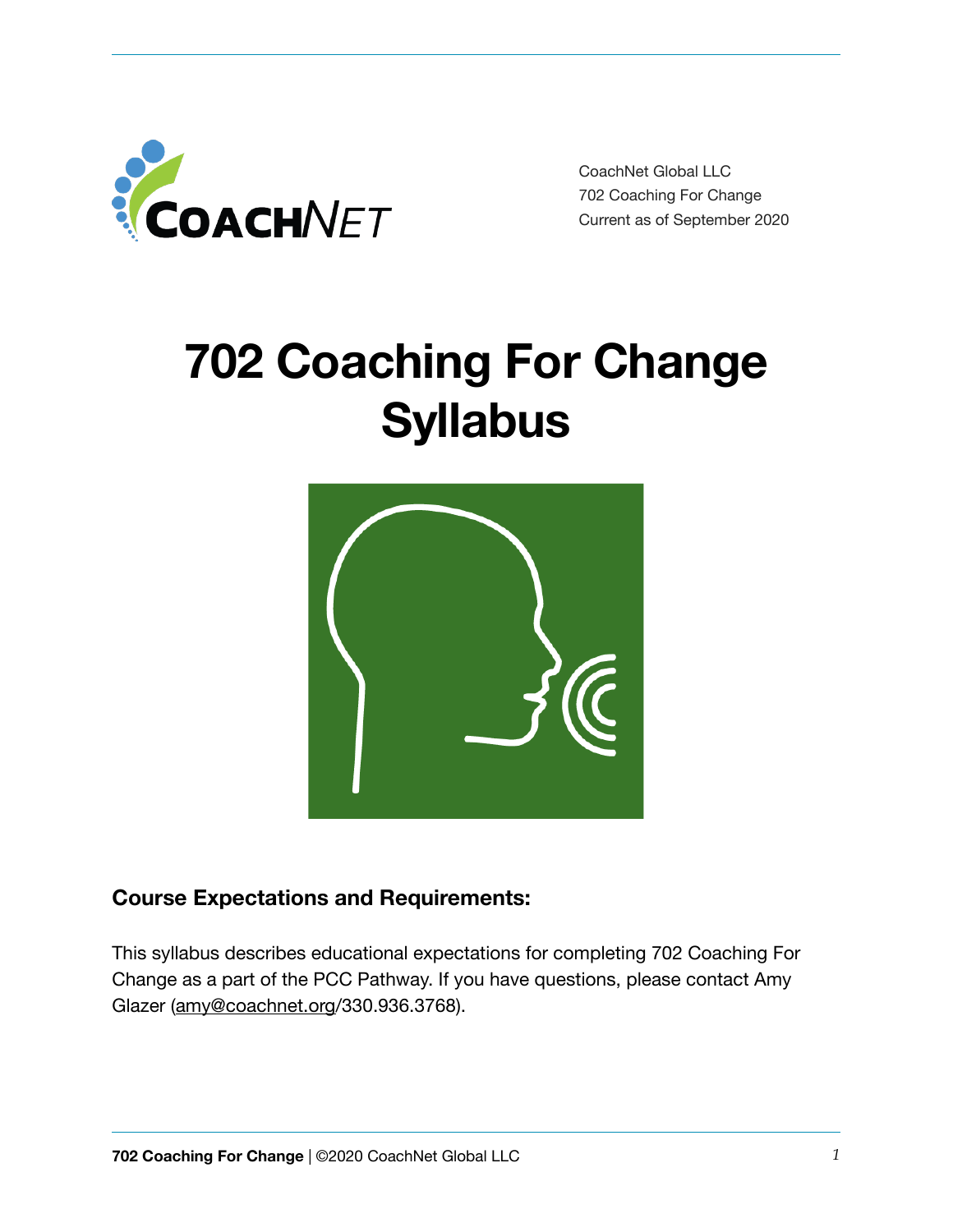## **Basic Information:**

- 702 Coaching For Change
- Online

## **Number of Coach Specific Training Hours**:

- 4 x 60 minute class sessions (online) of 2 x 120 minute Turbo sessions.
- CoachNet uses a system called Zoom Meeting for our online training. You can access it through the Zoom Meeting app, or through your browser. You can acquire the link through [www.coachnet.org](http://www.coachnet.org) under My Courses.
- One writing assignment (submitted for review by instructor).
- 4 coach-specific training hours

#### **Instructor's Name:**

John Mocko, PCC John.w.mocko@gmail.com 336.596.4517

## **Contacting the CoachNet Team:**

Amy Glazer, PCC Student Connection Team Lead [amy@coachnet.org](mailto:amy@coachnet.org) 330.936.3768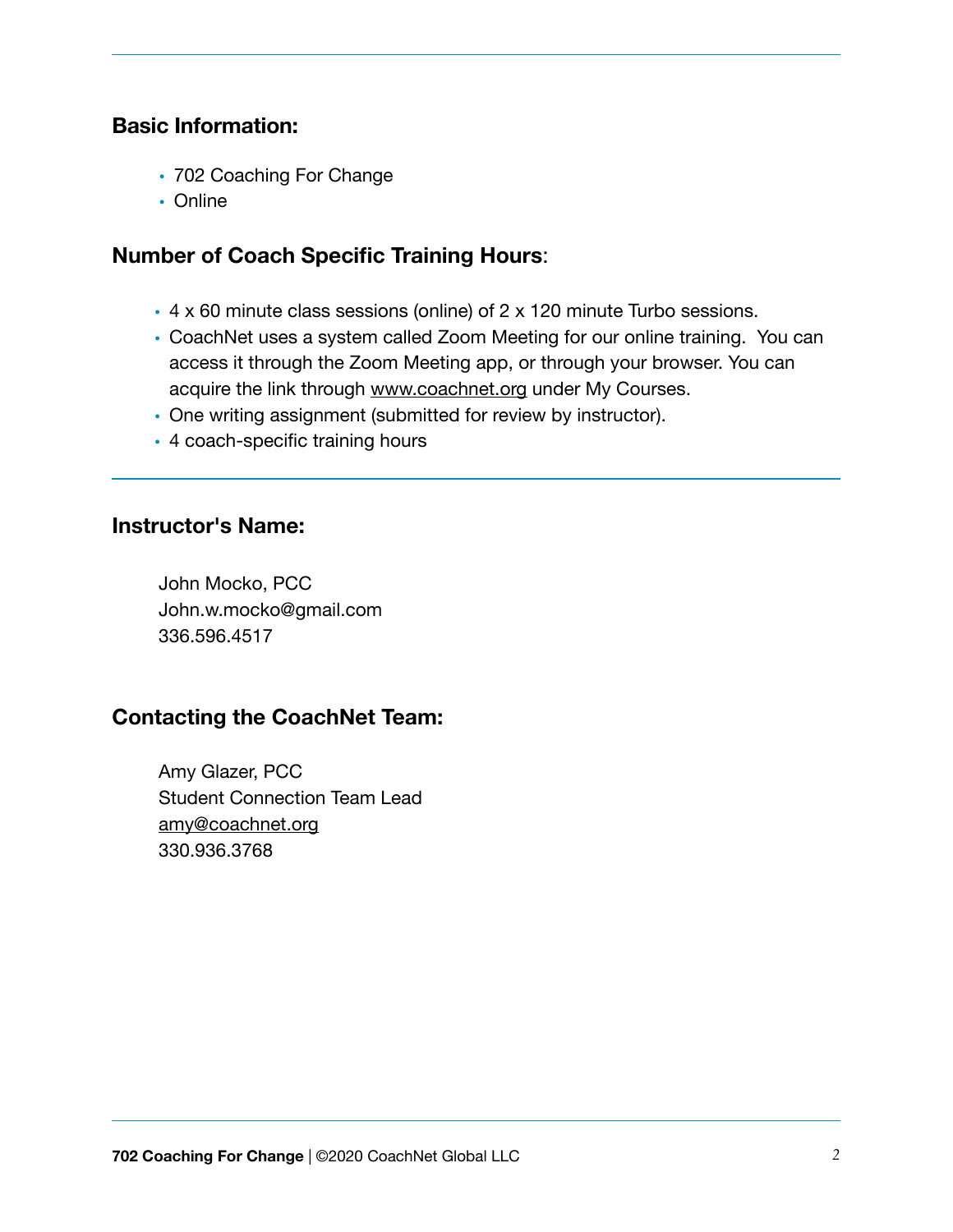## **Website Description:**

One of the core understandings CoachNet teaches is that "If your client isn't changing, you're not coaching." Change is the ultimate barometer of coaching effectiveness.

In this four course, you'll develop the listening and question asking skills that challenge your clients to hone in on what they really want. You'll build on the moment where the client names their deepest desires. You'll then learn to apply your coaching presence so your client develops specific plans to pursue what they really want.

#### **This course focuses on the following ICF Core Coaching Competencies:**

- #3 Establishes and Maintains Agreements
- #5 Maintains Presence
- #7 Evokes Awareness
- #8 Facilitates Client Growth

#### **Course Objectives:**

The objectives for this course are:

- Coach & client proactively identify opportunities for change.
- Effective coaches will structure the conversation so that the client chooses the change
- Coaches will help their clients choose the ideal change and make plans to achieve it.
- Coaches will learn strategies for measuring change in their coaching relationships.
- Coaches will apply a theory for change management and develop coaching approaches that fit this theory.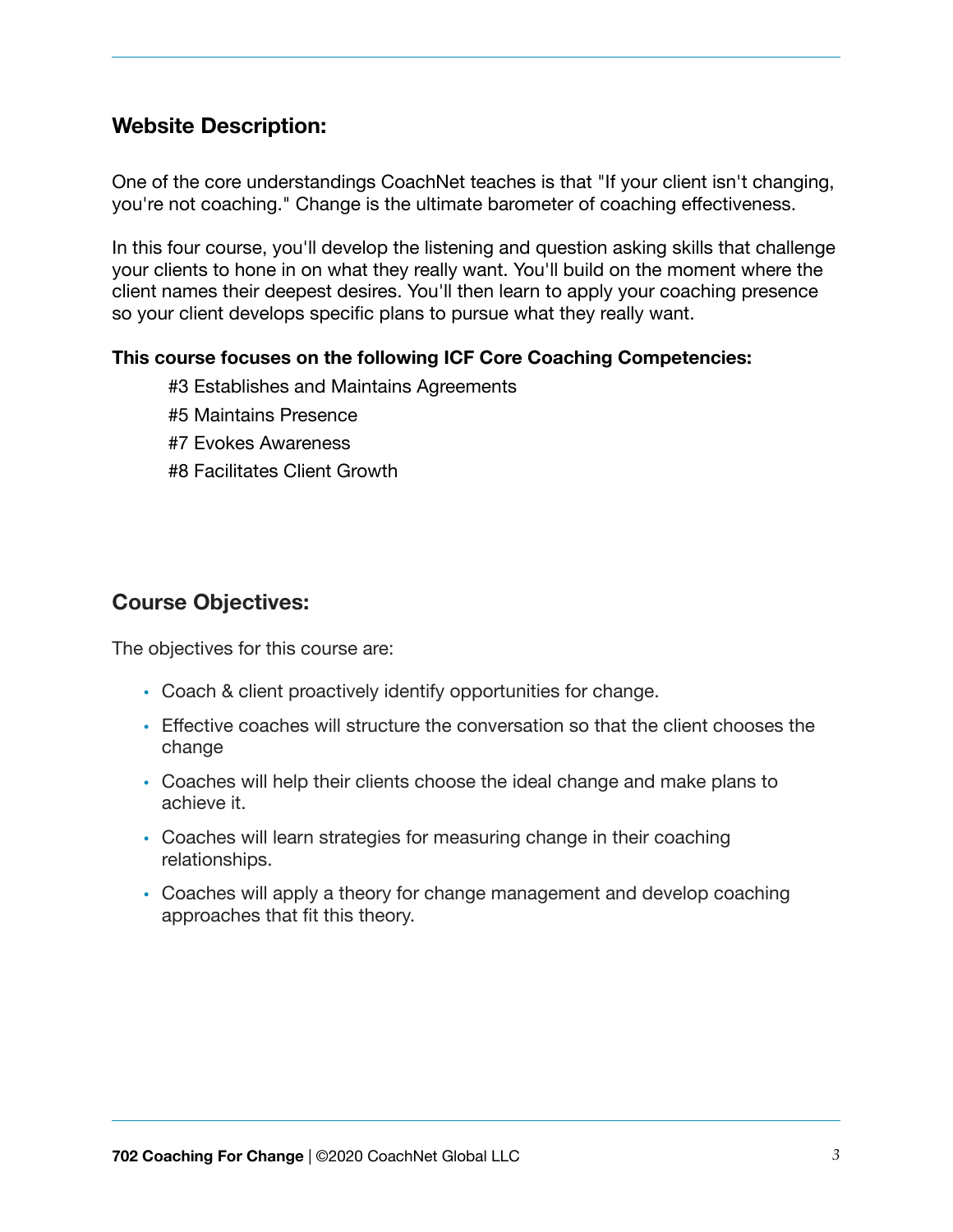## **Required Student Resources:**

To successfully complete 702 Coaching For Change you will need:

- A reliable internet connection
- A reliable telephone
- A copy of the 702 Coaching For Change Participant's Sessions Guide
- An email address
- Word processing software to submit final assignments in Microsoft Word format

## **Course Schedule/Outline/Calendar of Events:**

702 Coaching For Change follows one of two formats: online for 4 - 60 minute sessions, online for two 2 hour sessions. Both formats include follow up assignments.

702 Coaching For Change begins online 2-3 times per year on average.

#### *Course Outline:*

| Session | <b>Class Focus</b>                              | <b>Follow Up Assignment</b>            |
|---------|-------------------------------------------------|----------------------------------------|
|         | 1 Listening for Change                          |                                        |
|         | 2 Questioning for Change                        |                                        |
|         | 3 Plans & Actions for Change                    |                                        |
|         | 4 Adapting Your Coaching<br>Presence for Change | Journal Assignment (15-45)<br>Minutes) |

All assignments must be submitted to the Instructor within 30 days of the final class.